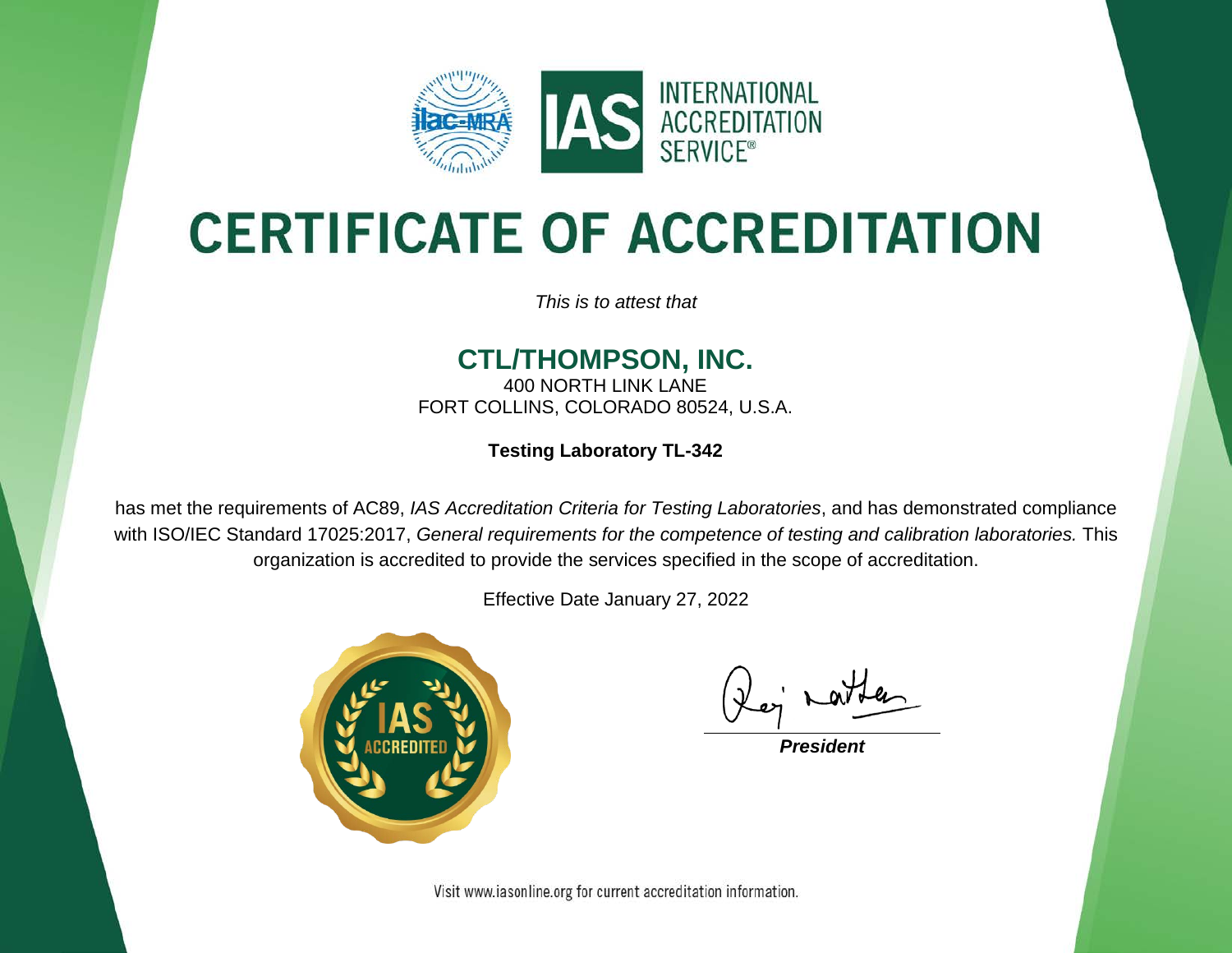## **SCOPE OF ACCREDITATION**

International Accreditation Service, Inc.

3060 Saturn Street, Suite 100, Brea, California 92821, U.S.A. | www.iasonline.org

### **CTL/THOMPSON, INC.**

www.ctlthompson.com

#### **Contact Name** Ryan Beck **Contact Phone** +1-970-206-9455

*Accredited to ISO/IEC 17025:2017 Effective Date January 27, 2022*

| <b>CMT</b>               |                                                                                                                                                            |  |
|--------------------------|------------------------------------------------------------------------------------------------------------------------------------------------------------|--|
| ASTM C31/C31M            | Standard practice for making and curing concrete test specimens in the field<br>(field cure only)                                                          |  |
| ASTM C39/C39M            | Standard test method for compressive strength of cylindrical concrete<br>specimens (test on field cured specimen only)                                     |  |
| ASTM C231                | Standard Test Method for Air Content of Freshly Mixed Concrete by the<br>Pressure                                                                          |  |
| <b>Structural</b>        |                                                                                                                                                            |  |
| <b>ASTM A944</b>         | Standard Test Method for Comparing Bond Strength of Steel Reinforcing Bars<br>to Concrete Using Beam-End Specimens                                         |  |
| <b>ASTM D1143/D1143M</b> | Standard test methods for deep foundations under static axial compressive load                                                                             |  |
| ASTM D3689/D3689M        | Standard test methods for deep foundations under static axial tensile load                                                                                 |  |
| ASTM D3966/D3966M        | Standard test methods for deep foundations under lateral load                                                                                              |  |
| ASTM D7147               | Standard Specification for Testing and Establishing Allowable Loads of Joist<br>Hanger                                                                     |  |
| <b>IAPMO EC027</b>       | Evaluation criteria for helical piles for use under the International Residential<br>Code                                                                  |  |
| ICC ES AC13              | Acceptance Criteria for Joist Hanger Devices (test methods referenced in<br>sections 3, 4 and 5)                                                           |  |
| ICC ES AC237             | Nonprestressed Deformed High Strength Steel Bars for concrete Reinforcement<br>(test methods referenced in sections 4.1 and 4.2)                           |  |
| ICC ES AC336             | Acceptance Criteria for Bearing Pin Piers (test methods referenced in sections<br>4.1, 4.2, and 4.3)                                                       |  |
| ICC ES AC358             | Helical pile systems and devices (test methods referenced in sections 4.1.1<br>(type A), 4.1.2 (type B), 4.2.1, 4.2.2, 4.2.3, 4.2.4, 4.3, 4.4.1 and 4.4.2) |  |
| ICC ES AC406             | Belled segmented pipe foundation systems and devices (test methods<br>referenced in sections 4.2 (side load), 4.3.1, 4.3.2, 4.3.3, 4.4, 4.5.1 and 4.5.2)   |  |
| ICC ES AC443             | Screw foundation systems (SFSs) (test methods referenced in sections 4.1,<br>4.2.1, 4.2.2, 4.2.3, 4.3, 4.4.1 and 4.4.2)                                    |  |